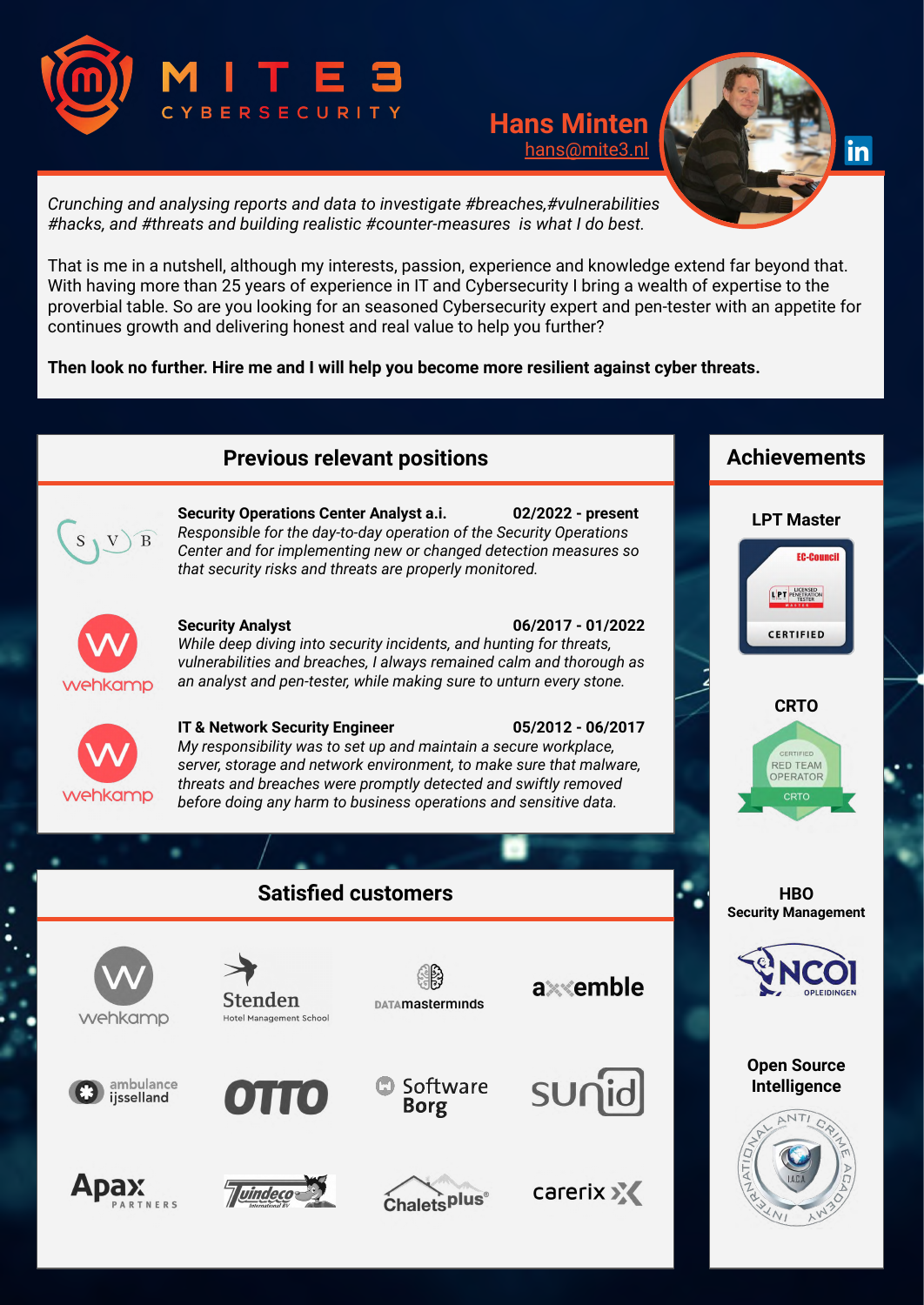

## **Hans Minten** [hans@mite3.nl](mailto:hans@mite3.nl)



Throughout my work as a threat hunter, penetration tester and security analyst I have come across a variety of frameworks and tools. The frameworks and tools that I am the most familiar with and are the most known are mentioned below. It goes without saying that I do know more, and continuously learn new tools and techniques.

**When it comes down to getting the job done, I know the right tool for the right vulnerability.**

## **Frameworks**



#### **Open Web Application Security Project (OWASP)**

*The Open Web Application Security Project is an online community that produces freely-available articles, methodologies, documentation, tools, and technologies in the field of web application security.*

# CIS.

#### **Center for Internet Security (CIS)**

*CIS Benchmarks are best practices for the secure configuration of a target system. Available for more than 100 CIS Benchmarks across 25+ vendor product families, CIS Benchmarks are developed through a unique consensus-based process comprised of cybersecurity professionals and subject matter experts around the world.*



#### **MITRE ATT&CK**

*MITRE ATT&CK® is a globally-accessible knowledge base of adversary tactics and techniques based on real-world observations. The ATT&CK knowledge base is used as a foundation for the development of specific threat models and methodologies.*

# **Pen-test & Security Tools**



## **Achievements**

### **Comptia CIOS**



#### **Comptia CNIP**



#### **ELearnSecurity Network Defender**



#### **ElearnSecurity Penetration Tester**